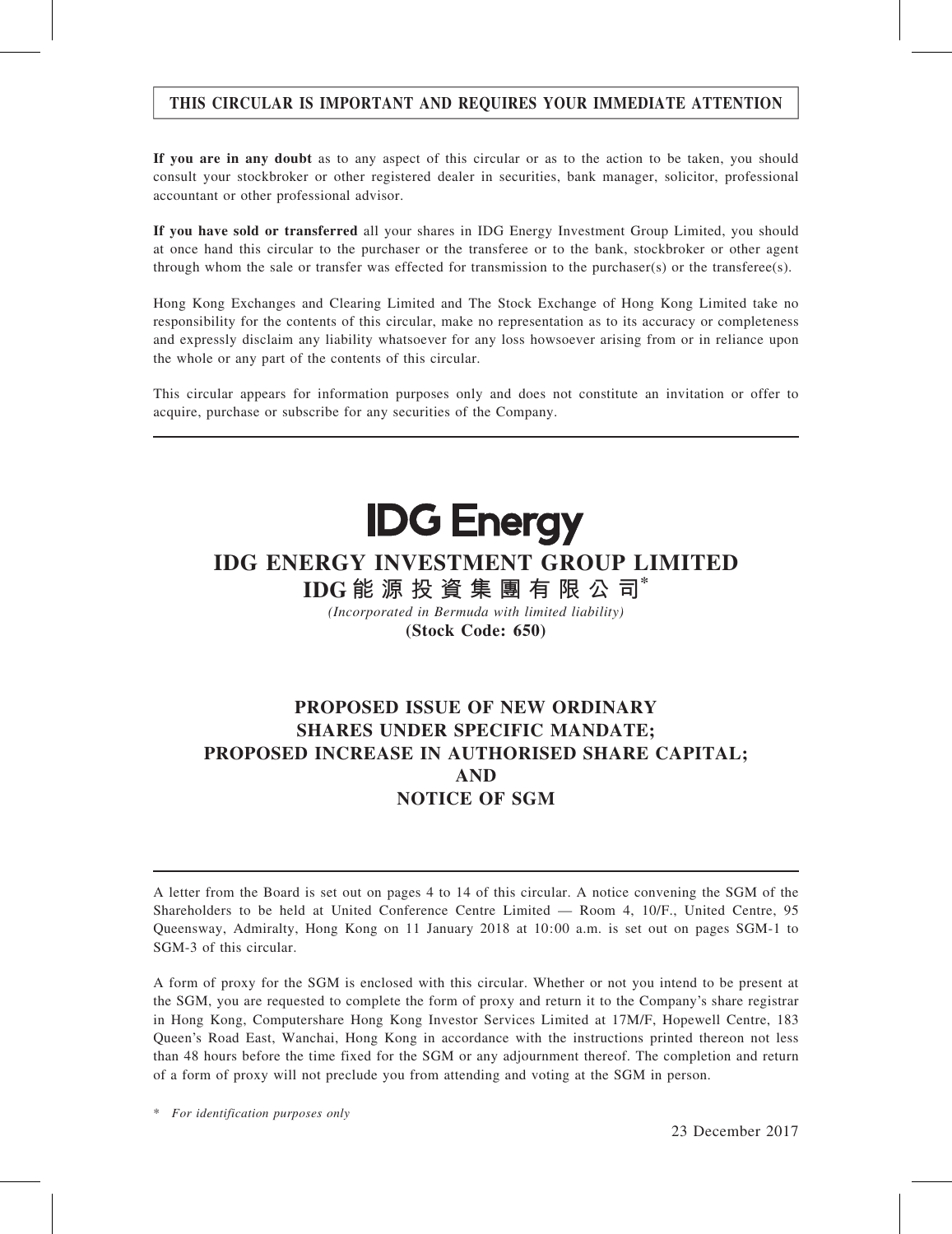## **CONTENTS**

## Page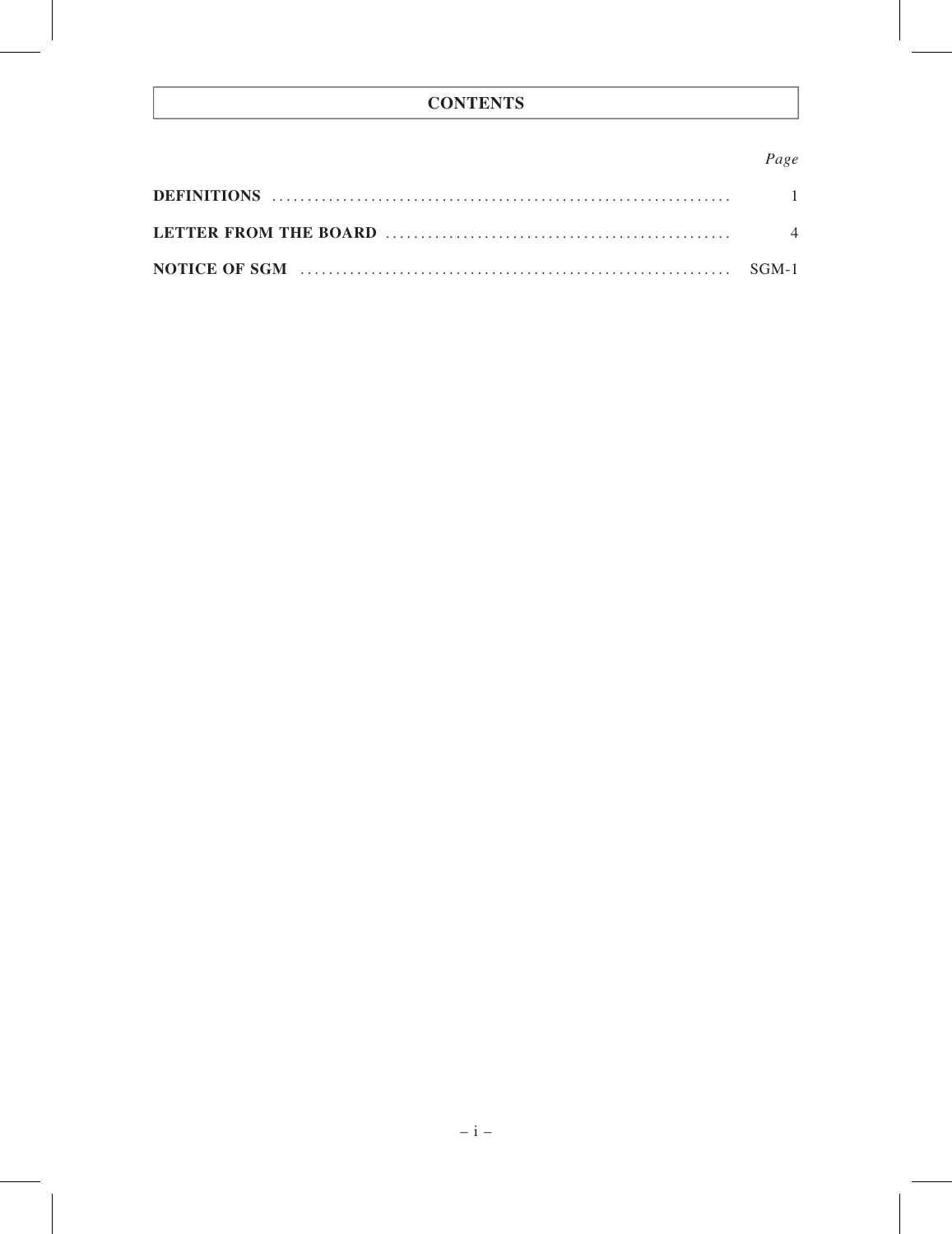In this circular, unless the context otherwise requires, the following terms shall have the following meanings:

| "Board"                        | means the board of directors of the Company                                                                                                                                                                                                                                                                             |
|--------------------------------|-------------------------------------------------------------------------------------------------------------------------------------------------------------------------------------------------------------------------------------------------------------------------------------------------------------------------|
| "Business Day"                 | a day (other than Saturday or Sunday or public holiday, or<br>days on which a tropical cyclone warning No. 8 or above or<br>a "black rainstorm warning signal" is hoisted in Hong<br>Kong at any time between 9:00 a.m. and 5:00 p.m.) on<br>which licenced banks in Hong Kong are open for general<br>banking business |
| "Company"                      | IDG Energy Investment Group Limited, a company<br>incorporated in Bermuda with limited liability, the<br>Ordinary Shares of which are listed on the main board of<br>the Stock Exchange (stock code: 650)                                                                                                               |
| "Completion"                   | completion of the issue and subscription of the Subscription<br>Shares in accordance with the Subscription Agreement                                                                                                                                                                                                    |
| "connected person(s)"          | has the same meaning as ascribed to it under the Listing<br>Rules                                                                                                                                                                                                                                                       |
| "controlling shareholder"      | has the same meaning as ascribed to it under the Listing<br>Rules                                                                                                                                                                                                                                                       |
| "Director(s)"                  | the director(s) of the Company                                                                                                                                                                                                                                                                                          |
| "Foxconn Technology"           | Foxconn Technology Co., Ltd., a company incorporated in<br>Taiwan with limited liability, detailed information of which<br>is set out in the section headed "Information on the<br>Subscribers" in the letter from the Board of this circular                                                                           |
| "Group"                        | the Company and its subsidiaries                                                                                                                                                                                                                                                                                        |
| "HK\$"                         | Hong Kong dollars, the lawful currency of Hong Kong                                                                                                                                                                                                                                                                     |
| "Hong Kong"                    | the Hong Kong Special Administrative Region of the PRC                                                                                                                                                                                                                                                                  |
| "Independent Third Party(ies)" | the independent third party(ies) who is/are, to the best of<br>the Directors' knowledge, information and belief and<br>having made all reasonable enquiries, independent of the<br>Company and the connected persons of the Company                                                                                     |
| "Latest Practicable Date"      | 21 December 2017, being the latest practicable date prior to<br>the printing of this circular for ascertaining certain<br>information contained in this circular                                                                                                                                                        |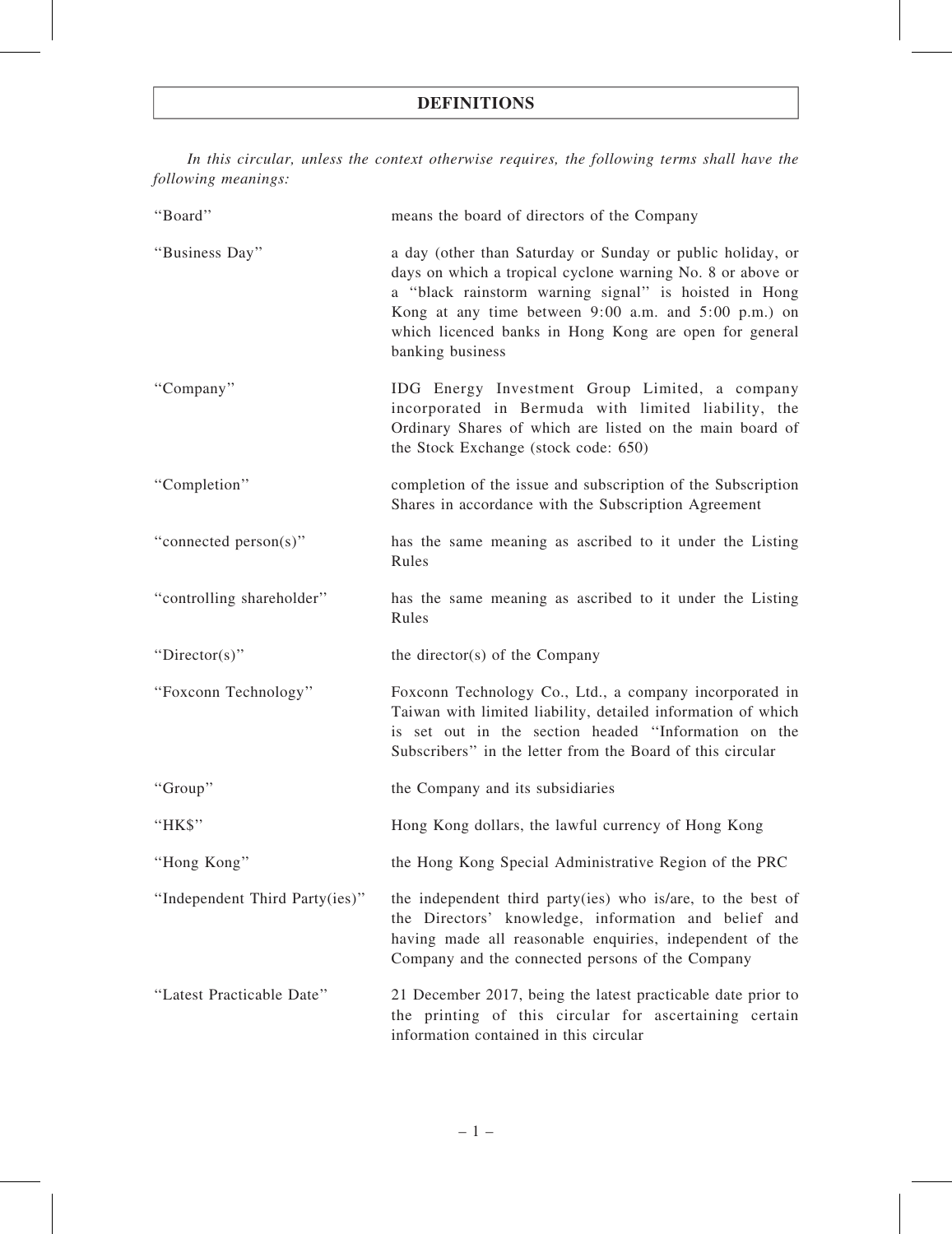## DEFINITIONS

| "Last Trading Day"   | 12 December 2017, being the last trading day immediately<br>prior to the entering into of the Subscription Agreement                                                                                   |
|----------------------|--------------------------------------------------------------------------------------------------------------------------------------------------------------------------------------------------------|
| "Listing Committee"  | the listing committee of the Stock Exchange                                                                                                                                                            |
| "Listing Rules"      | the Rules Governing the Listing of Securities on the Stock<br>Exchange                                                                                                                                 |
| "Long-stop Date"     | 31 January 2018 (or such other date as may be agreed by<br>the Subscribers and the Company in writing)                                                                                                 |
| "Ordinary Share(s)"  | the ordinary share(s) of $HK$0.01$ each in the share capital<br>of the Company                                                                                                                         |
| "PRC"                | the People's Republic of China but excluding, for the<br>purposes of this circular, Hong Kong, Taiwan and the<br>Macau Special Administrative Region                                                   |
| "Preferred Share(s)" | the restricted voting non-redeemable convertible preferred<br>share(s) of $HK$0.01$ each in the share capital of the<br>Company                                                                        |
| "SGM"                | the special general meeting of the Company to be held at<br>United Conference Centre Limited - Room 4, 10/F.,<br>United Centre, 95 Queensway, Admiralty, Hong Kong on<br>11 January 2018 at 10:00 a.m. |
| "Shareholders"       | the shareholders of the Company                                                                                                                                                                        |
| "Specific Mandate"   | the specific mandate in relation to the allotment and issue<br>of the Subscription Shares to be approved and granted by<br>the Shareholders                                                            |
| "Stock Exchange"     | The Stock Exchange of Hong Kong Limited                                                                                                                                                                |
| "Subscriber A"       | Foxconn Technology Pte. Ltd., a company incorporated in<br>Singapore with limited liability and a subsidiary of Foxconn<br>Technology                                                                  |
| "Subscriber B"       | High Tempo International Limited, a company incorporated<br>in British Virgin Islands with limited liability and a<br>subsidiary of Foxconn Technology                                                 |
| "Subscriber C"       | World Trade Trading Limited, a company incorporated in<br>British Virgin Islands with limited liability and a subsidiary<br>of Foxconn Technology                                                      |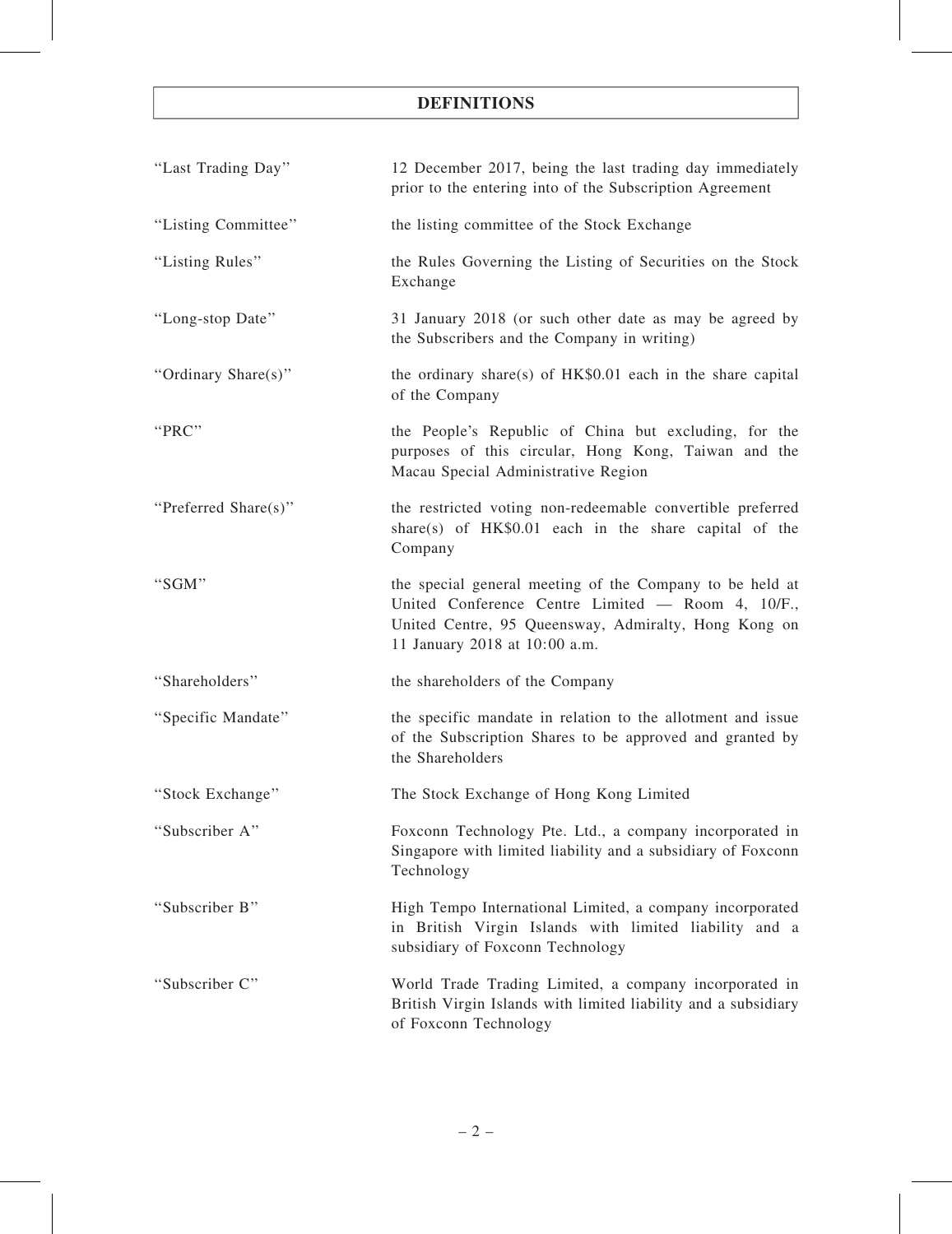## DEFINITIONS

| "Subscriber D"                | Q-Run Holdings Limited, a company incorporated in<br>Cayman Islands with limited liability and a subsidiary of<br>Foxconn Technology                                                                                                                            |
|-------------------------------|-----------------------------------------------------------------------------------------------------------------------------------------------------------------------------------------------------------------------------------------------------------------|
| "Subscriber E"                | Q-Run Far East Corporation, a company incorporated in<br>British Virgin Islands with limited liability and a subsidiary<br>of Foxconn Technology                                                                                                                |
| "Subscriber(s)"               | Subscriber A, Subscriber B, Subscriber C, Subscriber D<br>and/or Subscriber E                                                                                                                                                                                   |
| "Subscription"                | the subscription of the Subscription Shares by the<br>Subscribers pursuant to the Subscription Agreement                                                                                                                                                        |
| "Subscription Agreement"      | the subscription agreement dated 13 December 2017 entered<br>into between the Company and the Subscribers in relation<br>to the Subscription                                                                                                                    |
| "Subscription Price"          | HK\$1.00 per Subscription Share                                                                                                                                                                                                                                 |
| "Subscription Shares"         | 1,485,000,000 new Ordinary Shares to be subscribed for by<br>the Subscribers and issued by the Company upon<br>Completion and subject to the terms and conditions of the<br>Subscription Agreement; and each a Subscription Share                               |
| "Titan Gas"                   | Titan Gas Technology Investment Limited, the controlling<br>Shareholder of the Company which holds 2,241,147,200<br>Ordinary Shares, accounting for 48.62% of the total number<br>of issued Ordinary Shares of the Company as at the Latest<br>Practicable Date |
| $\cdot \cdot \mathcal{Q}_0$ " | per cent                                                                                                                                                                                                                                                        |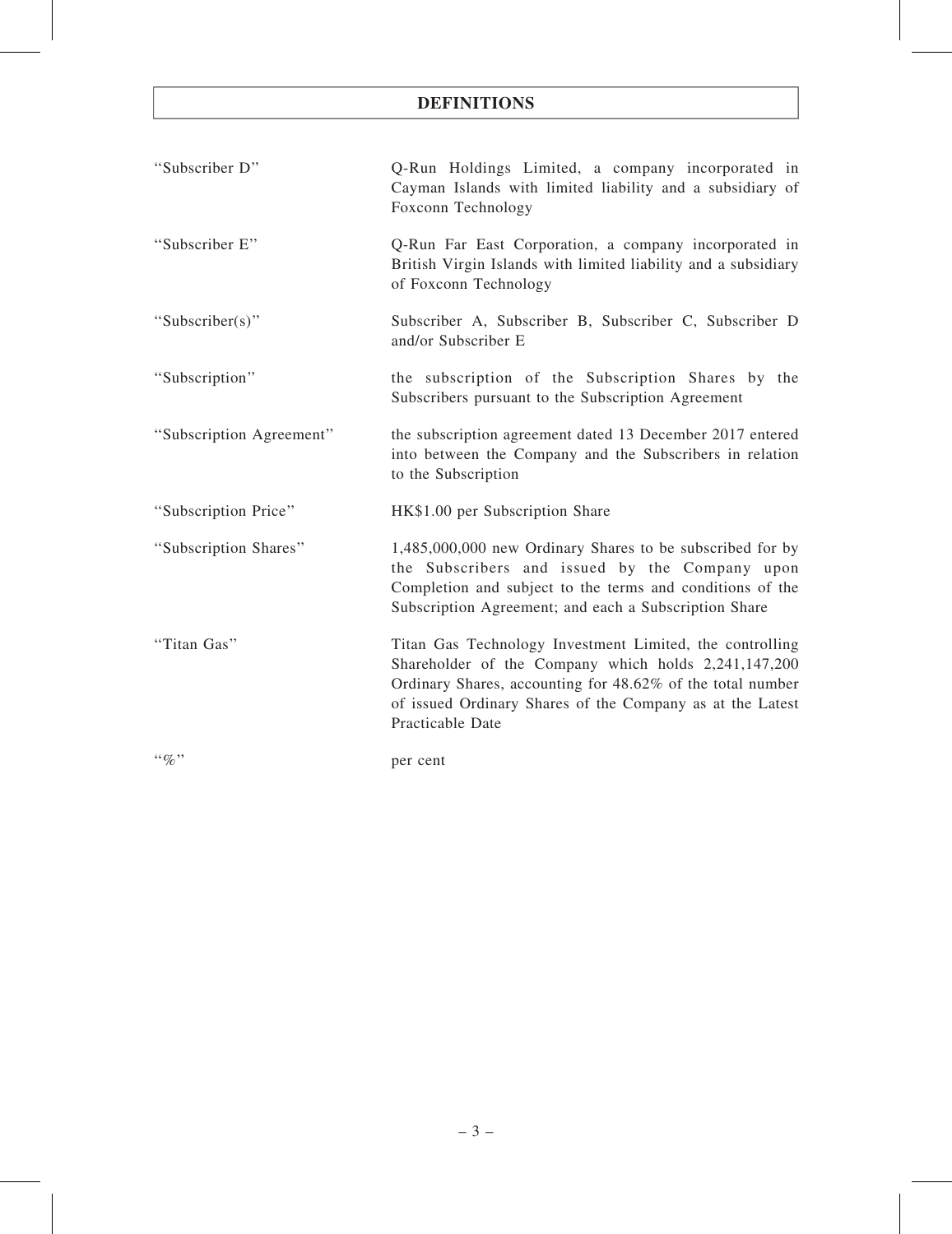## **IDG Energy** IDG ENERGY INVESTMENT GROUP LIMITED IDG 能 源 投 資 集 團 有 限 公 司\*

(Incorporated in Bermuda with limited liability) (Stock Code: 650)

Executive Directors: Wang Jingbo (Chairman and Chief Executive Officer) Lee Khay Kok

Non-executive Directors: Lin Dongliang Shong Hugo

Independent Non-executive Directors: Chen Zhiwu Shi Cen Chau Shing Yim David

Principal Place of Business in Hong Kong: Suite 2302 Wing On Centre 111 Connaught Road Central Hong Kong

Registered Office: Clarendon House 2 Church Street Hamilton HM 11 Bermuda

23 December 2017

To the Shareholders

Dear Sir or Madam,

## PROPOSED ISSUE OF NEW ORDINARY SHARES UNDER SPECIFIC MANDATE; AND PROPOSED INCREASE IN AUTHORISED SHARE CAPITAL

#### I. INTRODUCTION

Reference is made to the announcement of the Company dated 13 December 2017 in relation to, among others, (i) the entering into of the Subscription Agreement by the Company and the Subscribers, pursuant to which the Company has conditionally agreed to allot and issue a total of 1,485,000,000 Subscription Shares at an aggregate Subscription Price of HK\$1,485 million to the Subscribers, and each of the Subscribers shall subscribe for 297,000,000 Subscription Shares at an aggregate Subscription Price of HK\$297 million; and (ii) the proposed increase in the authorised share capital of the Company.

Both of (i) the Subscription Agreement and the Subscription contemplated thereunder (including the grant of the Specific Mandate for the allotment and issue of the Subscription Shares); and (ii) the proposed increase in the authorised share capital of the Company are subject to the Shareholder's approval at the SGM by ordinary resolutions.

\* For identification purposes only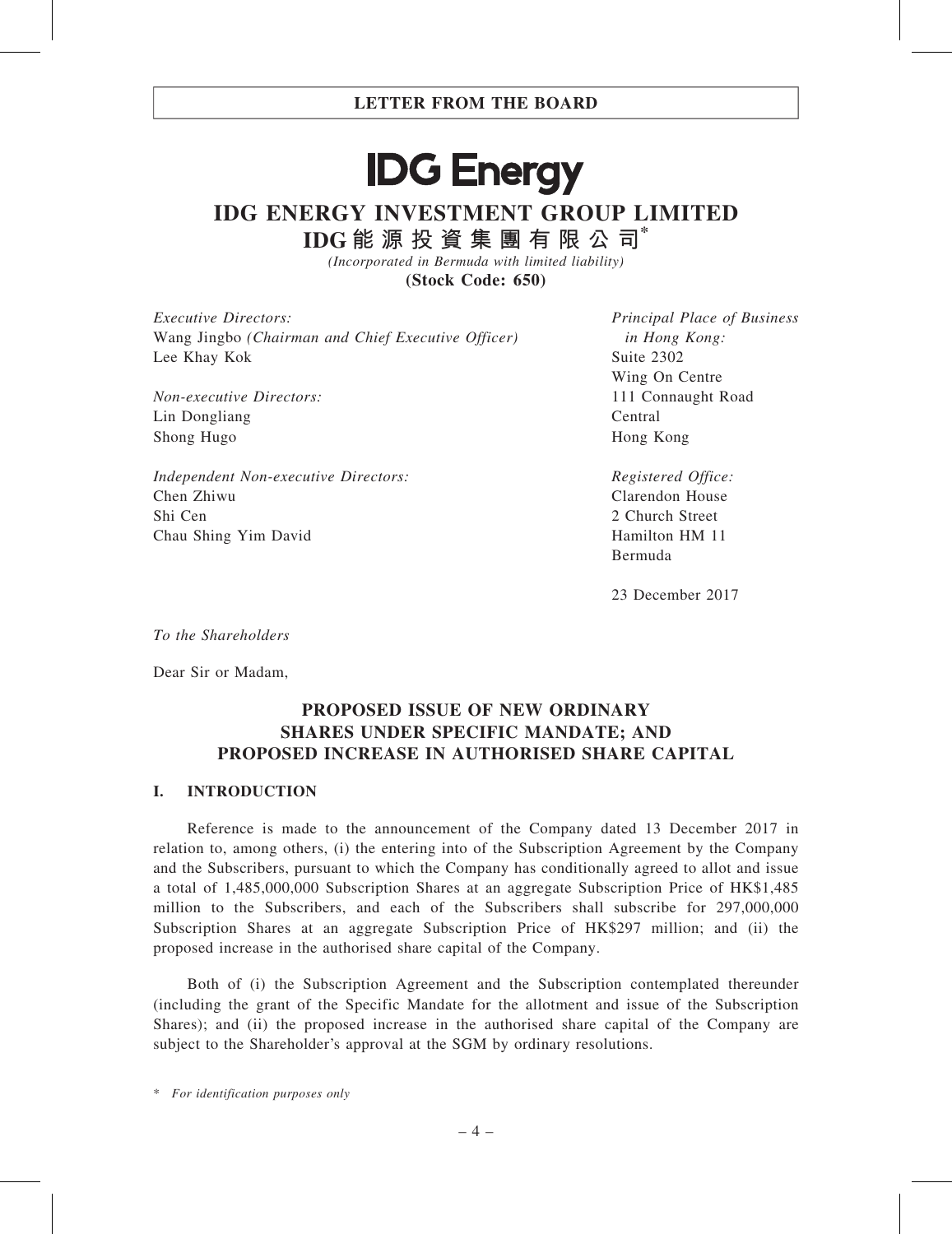#### II. PROPOSED ISSUE OF NEW ORDINARY SHARES UNDER SPECIFIC MANDATE

#### 1. The Subscription Agreement

The principal terms of the Subscription Agreement are summarized as follows:

Date

13 December 2017 (after trading hours of the Stock Exchange)

#### Parties to the Subscription Agreement

- (i) the Company, as the issuer of the Subscription Shares; and
- (ii) Subscriber A, Subscriber B, Subscriber C, Subscriber D and Subscriber E, as the Subscribers for the Subscription Shares.

To the best of the Directors' knowledge, information and belief and having made all reasonable enquiries, the Subscribers and their ultimate beneficial owners are Independent Third Parties as at the date of the Subscription Agreement.

#### Subscription Shares

Pursuant to the Subscription Agreement, the Company has conditionally agreed to allot and issue a total of 1,485,000,000 Subscription Shares at an aggregate Subscription Price of HK\$1,485 million to the Subscribers, and each of the Subscribers shall subscribe for 297,000,000 Subscription Shares at an aggregate Subscription Price of HK\$297 million.

Assuming that there will be no other change in the total number of the issued Ordinary Shares between the Latest Practicable Date and Completion save for the allotment and issue of the Subscription Shares, the Subscription Shares, in aggregate, represent:

- (i) approximately 32.22% of the existing issued Ordinary Shares of the Company as at the Latest Practicable Date; and
- (ii) approximately 24.37% of the issued Ordinary Shares of the Company as enlarged by the allotment and issue of the Subscription Shares.

The aggregate nominal value of the Subscription Shares is HK\$14,850,000.

#### Subscription Price

The Subscription Price of HK\$1.00 per Subscription Share represents:

(i) a discount of approximately 27.01% to the closing price of HK\$1.370 per Ordinary Share as quoted on the Stock Exchange on the date of the Subscription Agreement;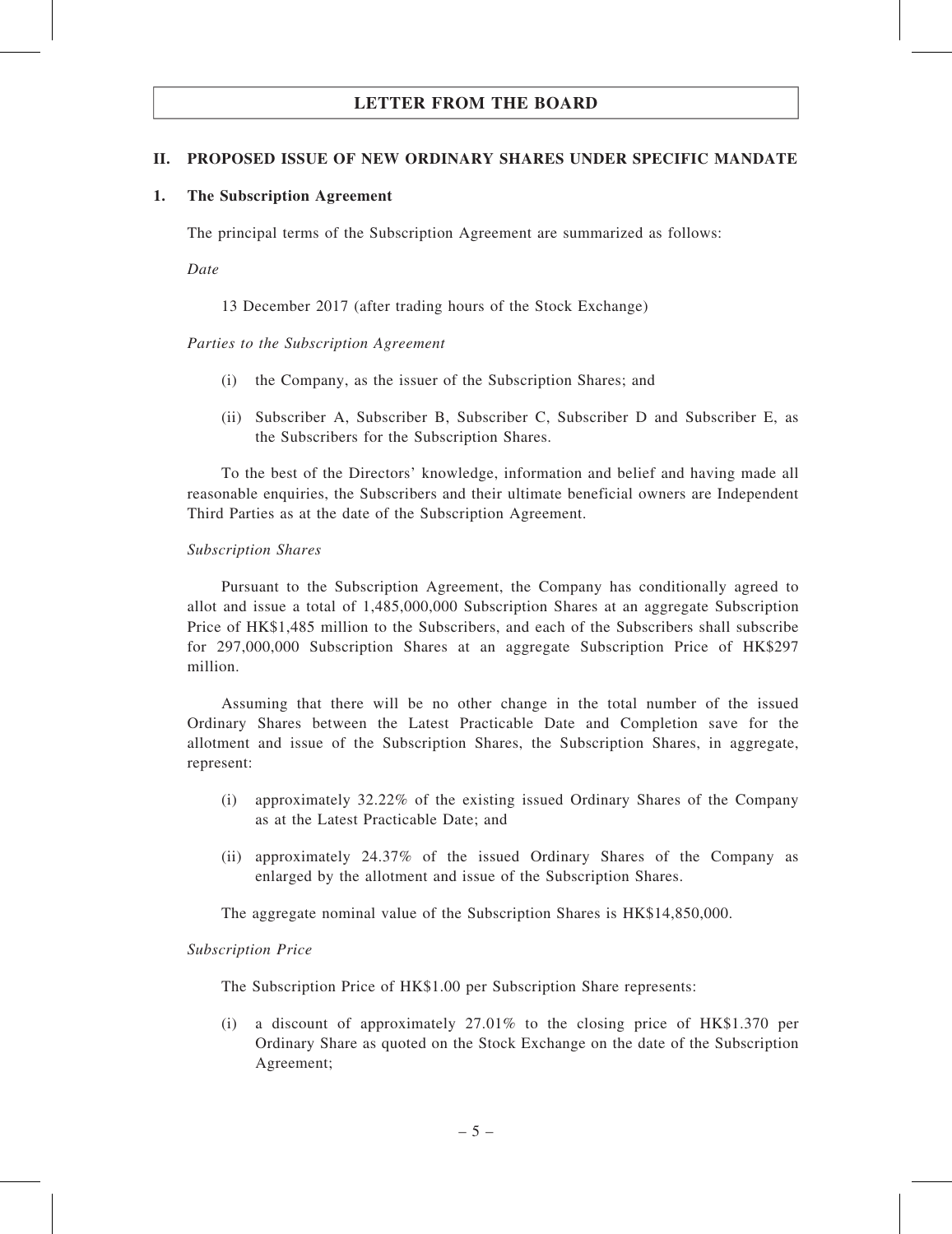- (ii) a discount of approximately 29.68% to the average closing price of HK\$1.422 per Ordinary Share as quoted on the Stock Exchange for the last five (5) trading days up to and including the Last Trading Day;
- (iii) a discount of approximately 31.55% to the average closing price of HK\$1.461 per Ordinary Share as quoted on the Stock Exchange for the last 30 consecutive trading days up to and including the Last Trading Day; and
- (iv) a discount of approximately 28.57% to the closing price of HK\$1.400 per Ordinary Share as quoted on the Stock Exchange on the Latest Practicable Date.

The net Subscription Price per Subscription Share, after deduction of relevant expenses, is estimated to be approximately HK\$0.999.

The Subscription Price was arrived at after arm's length negotiation between the Company and the Subscribers. When negotiating for the Subscription Price, the Directors took into account the following factors: (a) the historical share prices of the Ordinary Shares, in particular the average closing prices illustrated in items (i) to (iii), which reflect trading prices before the signing of the Subscription Agreement; (b) the aggregate number of the Subscription Shares to be subscribed by the Subscribers is much larger than the average daily trading volume of the Ordinary Shares in the Stock Exchange, which the Company considered reasonable to agree to the grant of a special bulk purchase discount to the Subscribers to subscribe for such a large number of new Ordinary Shares in one time; and (c) the potential benefits of the Subscription by introducing the Subscribers as strategic shareholders as described under the section headed ''Reasons for and Benefit of the Subscription and Use of Proceeds''.

Based on the above consideration, the Directors are of the view that the Subscription Price is on normal commercial terms, and is fair and reasonable, and the Subscription is in the interests of the Company and the Shareholders as a whole.

The aggregate Subscription Price will be paid by the Subscribers to the Company in cash at Completion.

#### Ranking of the Subscription Shares

The Subscription Shares, when allotted, issued and fully paid, will rank *pari passu* in all respects with the Ordinary Shares in issue as at the date of the allotment and issue of the Subscription Shares.

#### Lock-up Undertakings

Pursuant to the Subscription Agreement, each of the Subscribers has undertaken to the Company that it shall not sell, transfer or otherwise dispose of or create any encumbrance or other rights in respect of any of the Subscription Shares without the prior written consent of the Company, during twelve (12) months (for Subscriber A, Subscriber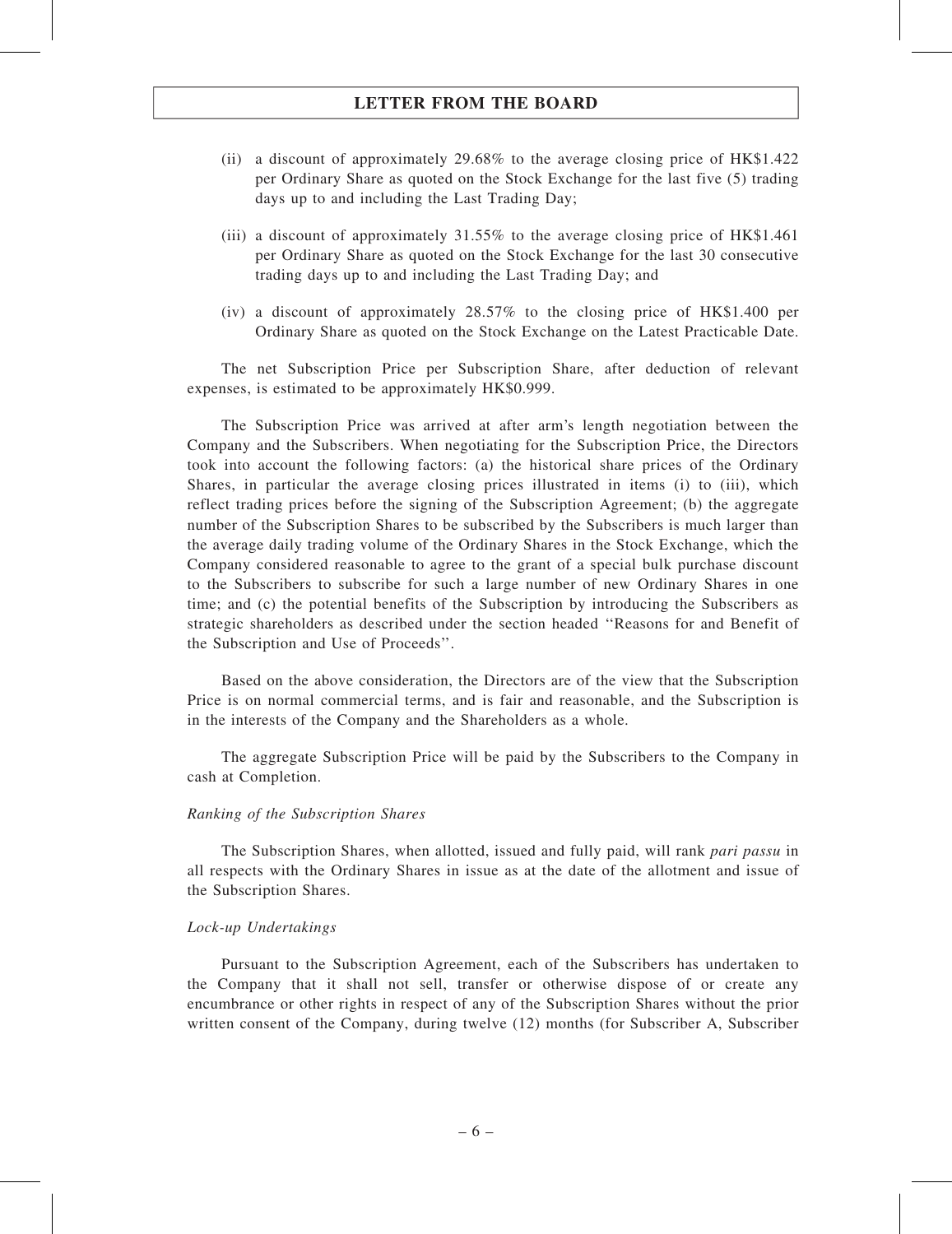B, Subscriber C and Subscriber D)/six (6) months (for Subscriber E) from the respective dates of issue of the Subscription Shares, except that each Subscriber may transfer its Subscription Shares to its affiliates.

#### Nomination of Non-executive Directors

The Subscribers have the right to jointly nominate a certain number of non-executive Director(s) (the "Subscriber Nominee(s)") as long as the Subscribers maintain, in aggregate, a shareholding of 5% or more in the total number of the issued Ordinary Shares of Company on a fully-diluted and as-converted basis based on the following formula below:

the number of the Subscriber Nominee(s) = the total number of the Directors X the aggregate shareholding percentage of the Subscribers in the total number of issued Ordinary Shares on a fully-diluted and as-converted basis (rounding down to the nearest whole number), provided that the number of the Subscriber Nominee(s) shall not be less than one

The appointment of the Subscriber Nominee(s) will be subject to common and usual standards and policies generally applicable to the appointment and nomination of a Director. The nomination right of the Subscribers under the Subscription Agreement as stated above is not in breach of the current bye-laws of the Company.

As at the Latest Practicable Date, the Company has not yet received any nomination from the Subscribers. The Company will make the requisite announcement for Director's appointment in accordance with the Listing Rules as and when appropriate.

#### Conditions Precedent of the Subscription

Completion is subject to the following conditions:

- (i) the Specific Mandate being approved by the requisite majority of Shareholders at the SGM;
- (ii) the Listing Committee granting approval for the listing of, and permission to deal in, the Subscription Shares and such approval having not been withdrawn by the Listing Committee;
- (iii) there having been no material adverse change;
- (iv) the listing of the Ordinary Shares on the Stock Exchange not having been cancelled or withdrawn and not having been required to be cancelled by the Stock Exchange or the Securities and Futures Commission; and the Ordinary Shares continuing to be traded on the Stock Exchange at all times (save for any temporary suspension pending the announcement of the Company or such other period as the Subscribers may agree);
- (v) all necessary consents from third parties having been obtained by the Group;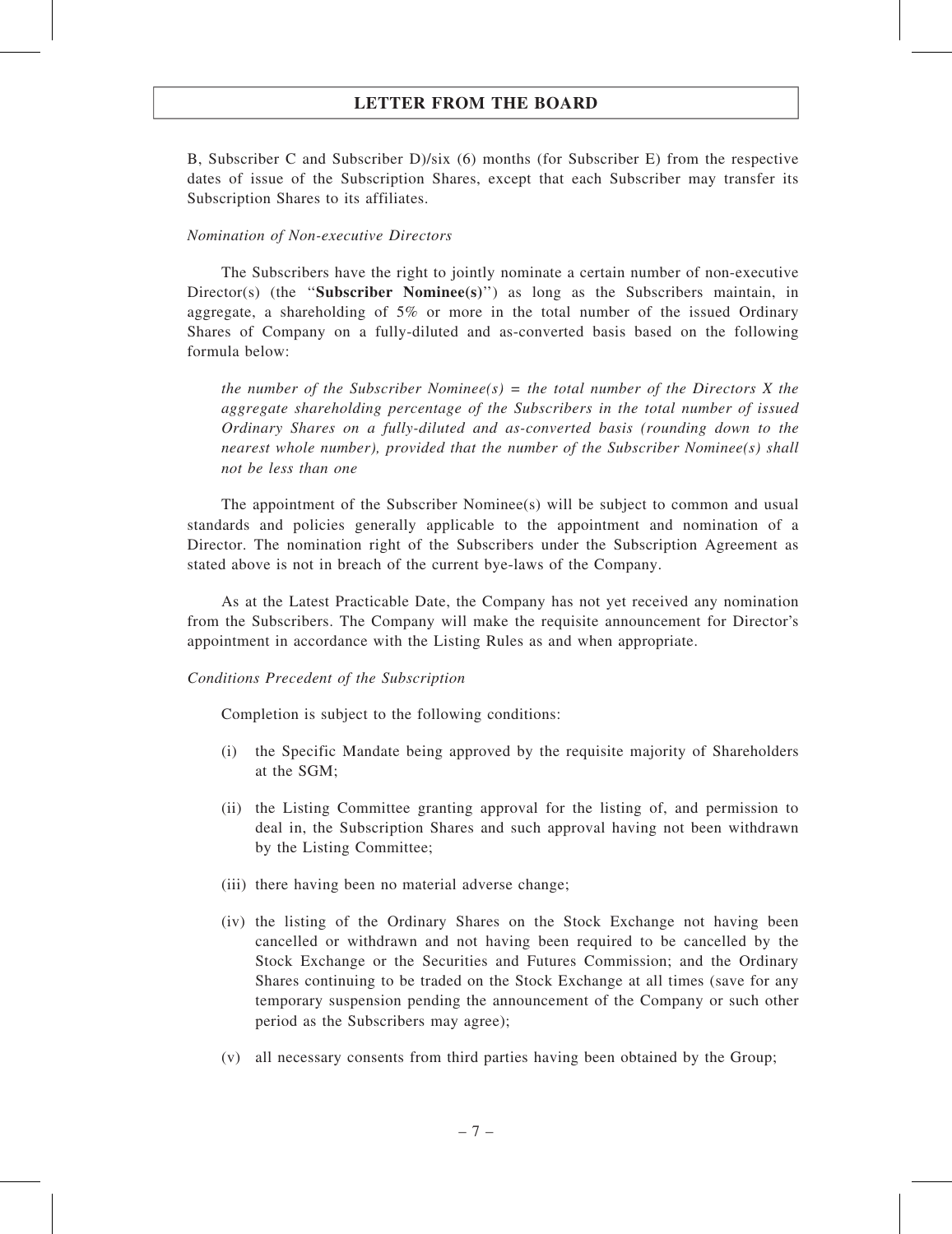- (vi) there being no approval authority or any other person that has: (i) instituted or threatened any action or investigation to restrain, prohibit or otherwise challenge the issue of the Subscription Shares or any of the transactions contemplated under the Subscription Agreement; (ii) threatened to take any action as a result of or in anticipation of the implementation of the transactions contemplated under the Subscription Agreement; and (iii) instituted or threatened any action for the delisting of or suspension of trading of the Ordinary Shares on the Stock Exchange;
- (vii) there having been no statute, regulation or decision which would prohibit or restrict the execution, delivery or performance of the Subscription Agreement or the consummation of the transactions contemplated under the Subscription Agreement enacted or taken by any approval authority;
- (viii) the warranties under the Subscription Agreement being true, accurate and correct in all respects and each party having performed in all respects all its obligations under the Subscription Agreement to be performed before Completion;
- (ix) there having been delivered to the Subscribers a Completion certificate from the Company confirming that all the above conditions precedent (except for the conditions precedent on the part of the Subscribers) have been met; and
- (x) completion of the due diligence investigation relating to the Group and the results being reasonably satisfactory to the Subscribers.

The conditions precedent set out in paragraphs (i), (ii), (vi) and (vii) above are not waivable by any party to the Subscription Agreement, and the conditions precedent set out in paragraph (iii) to  $(v)$ ,  $(ix)$  and  $(x)$  above can be waived by the Subscribers jointly in writing. Completion condition (viii) above can be waived by the Company on the warranties and obligations of the Subscribers and by the Subscribers jointly on the warranties and obligations of the Company in writing, respectively.

As at the Latest Practicable Date, none of the conditions precedent has been fulfilled or waived.

#### Completion

Completion of the Subscription shall take place within three (3) Business Days after fulfilment (or waiver, if applicable) of the conditions precedent as described above, or such other date as agreed in writing by the Company and the Subscribers.

If any of the conditions precedent is not fulfilled or waived prior to the Long-stop Date, the Subscription Agreement will cease to be of any effect, save for claims arising out of any antecedent breaches thereof.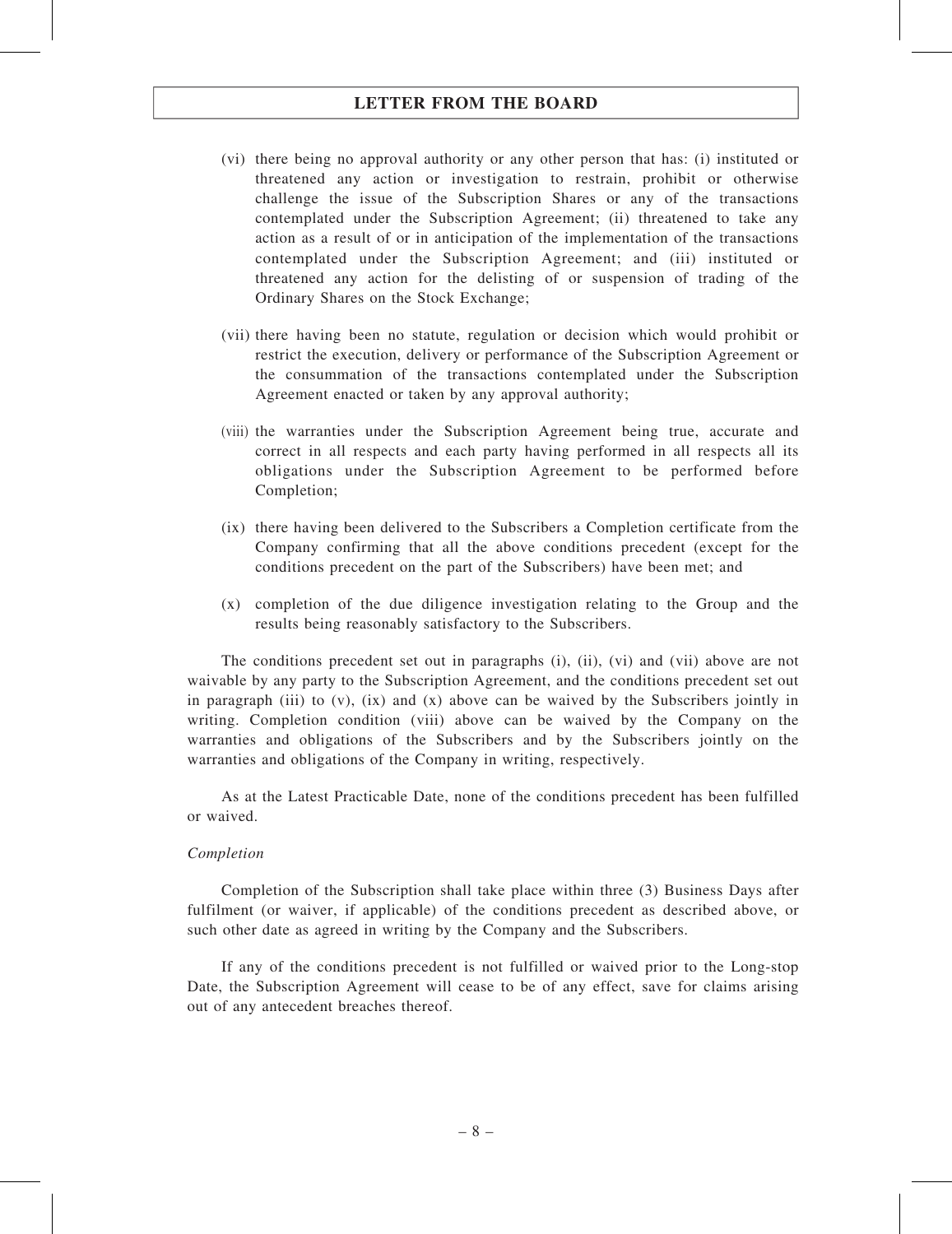#### 2. Specific Mandate to Issue the Subscription Shares

The Subscription Shares will be allotted and issued under the Specific Mandate to be approved by the Shareholders at the SGM by an ordinary resolution.

#### 3. Application For Listing

Application will be made by the Company to the Stock Exchange for the listing of, and permission to deal in, the Subscription Shares.

#### 4. Reasons For and Benefit of the Subscription and Use of Proceeds

The principal activity of the Company is investment holding. The principal activities of the Group consist of upstream crude oil exploration, development and production. As disclosed in the interim results announcement of the Company for the six months ended 30 September 2017, the Group has successfully developed a more diversified and balanced portfolio through selective investments regarding oil and gas assets in the PRC and abroad. The Company believes that natural gas will be an attractive sector of energy with potential opportunities. In the first half of financial year 2017, the Group has stepped into natural gas industry with a focus on Chinese domestic market and it will continue to look for opportunities to invest in natural gas and liquified natural gas (LNG) projects both in the PRC and North America with a view to capturing the energy industry opportunities and enhancing the Group's asset portfolio and overall investment return.

The Directors are of the view that the Subscription is in the interests of the Company and the Shareholders as a whole, and the allotment and issue of the Subscription Shares is an appropriate means of raising additional capital for the business development of the Group since it will provide the Company with immediate funding and the shareholders' base of the Company will be broadened. The Directors consider that the terms of the Subscription Agreement are on normal commercial terms and are fair and reasonable.

In addition, although the primary businesses of the Company and Foxconn Technology are different, the Directors are of the view that Foxconn Technology, as a world-class multinational group and one of the world's largest electronics manufacturers, can bring strategic value-adding and unique resources to the Company. By leveraging the great reputation of Foxconn Technology, the Company can further improve its brand recognition in the world, which in turn may help attract more global investors for the Company. The Company also expects that its business development and operation will benefit from (i) the global network, customer resources and public relationship of Foxconn Technology, which may facilitate the business expansion and future possible investments of the Group through introducing potential investment targets and/or potential off-taking energy end users by Foxconn Technology to the Company, as well as (ii) the leading experience of operational excellence of Foxconn Technology, which the Group's business operation, management and corporate governance may learn from.

The gross proceeds from the Subscription will be HK\$1,485 million. The net proceeds from the Subscription (after deducting the expenses incurred in the Subscription) is estimated to be approximately HK\$1,483 million.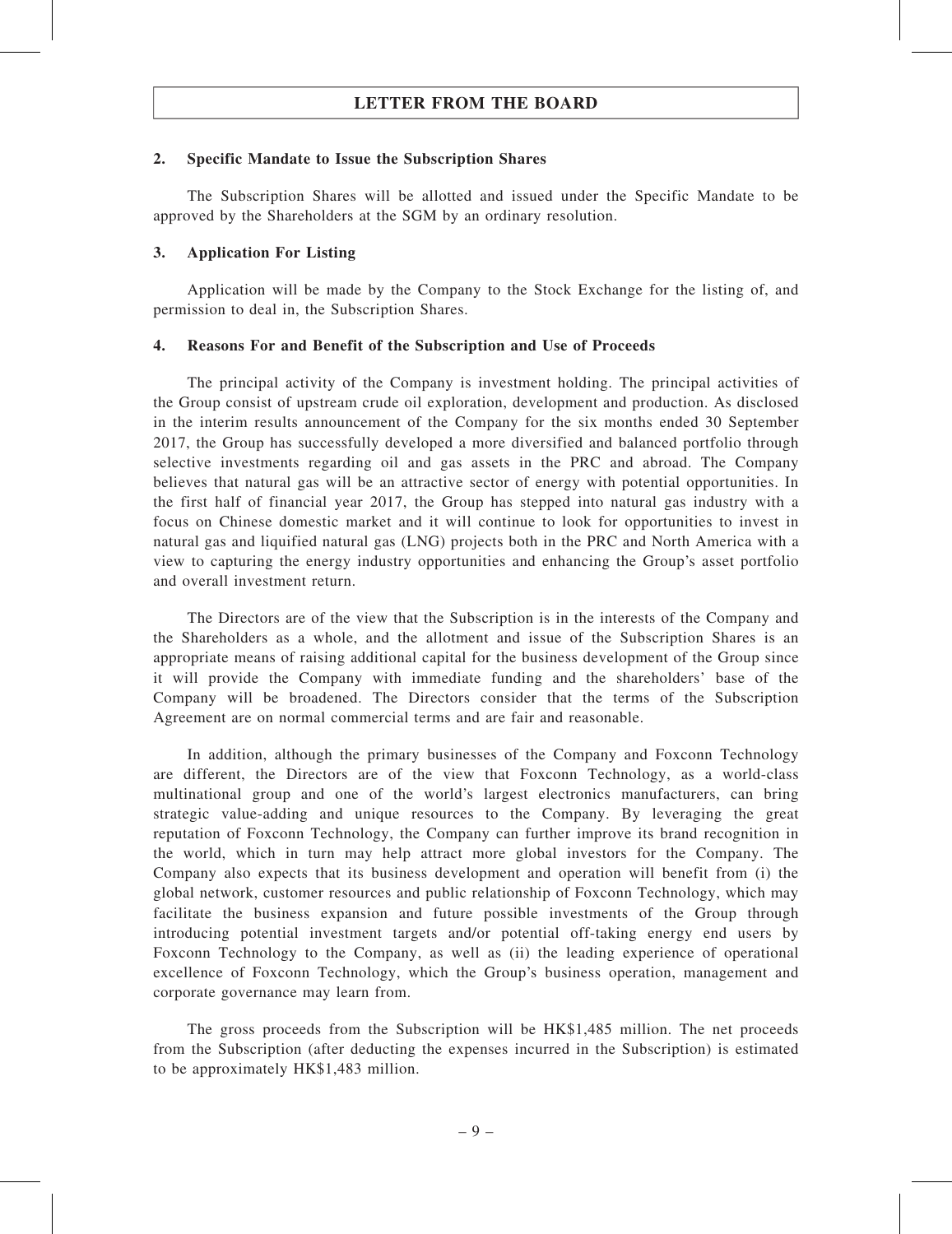The Company intends to use the net proceeds from the Subscription as follows:

- (i) as to approximately HK\$1,100 million for potential investment in or acquisition of targets in the natural gas industry along the value chain, both in the PRC and in North America (including but not limited to LNG export terminal projects in the US, LNG receiving terminal projects in the PRC, companies engaged in importing, processing and sale of LNG, and city gas companies or natural gas distribution companies in the PRC);
- (ii) as to approximately HK\$300 million to expand the business of the Group through investments in upstream shale gas and/or shale oil assets or projects overseas, especially within high quality basins in North America; and
- (iii) as to approximately HK\$83 million to other investments for the future development of the Group that is in line with the Group's business strategies.

With respect to items (i) and (ii) above, as at the Latest Practicable Date, the Company has not yet commenced any discussion or negotiation of the potential acquisition of or investment in any potential targets. The Company expects that such discussion and negotiation will commence after receipt of the proceeds from the Subscription.

#### 5. Equity Fund Raising Activities in the Past Twelve-month Period

The Company has not carried out any equity fund raising activity in the twelve months immediately prior to the Latest Practicable Date.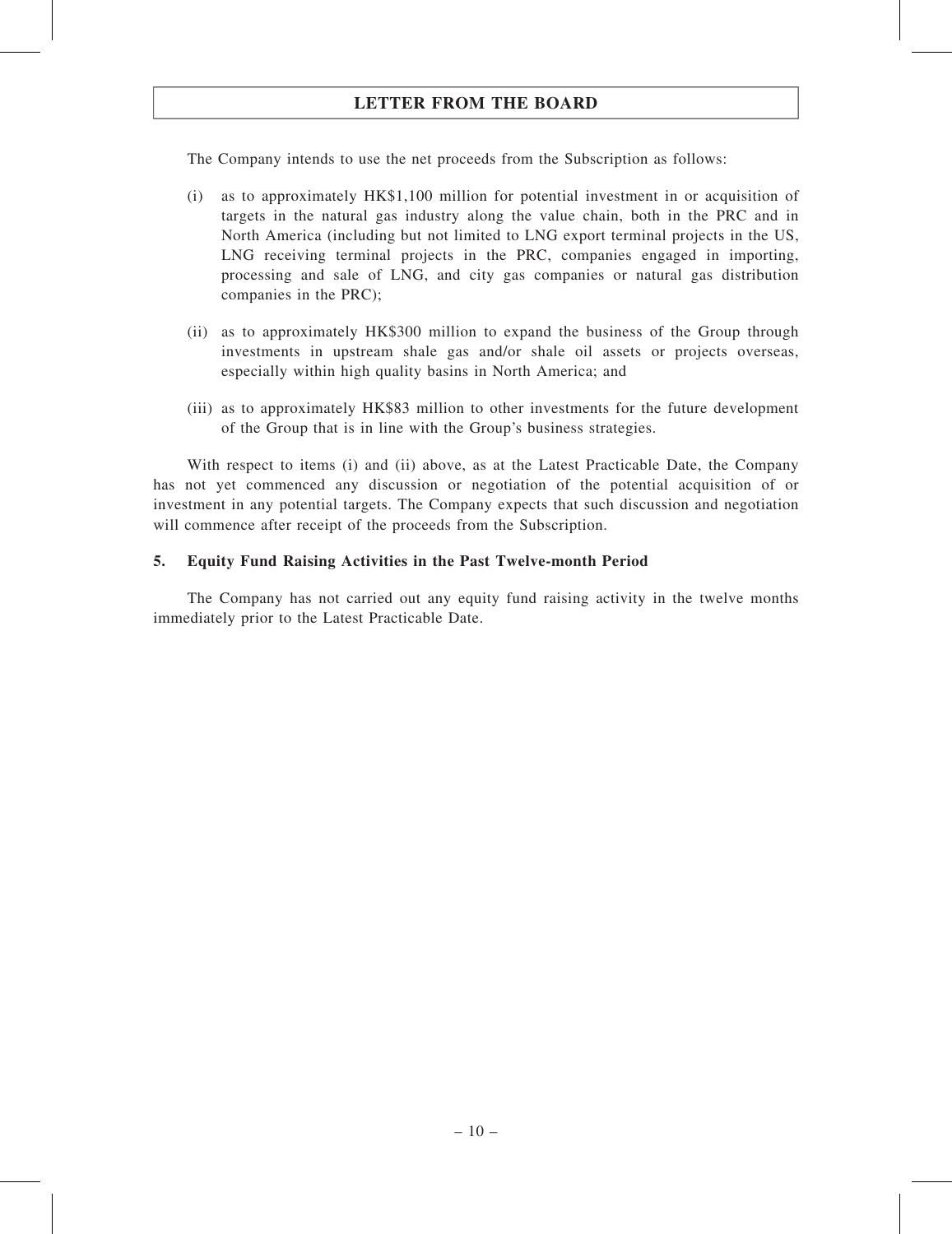#### 6. Effects on Shareholding Structure

The shareholding structure of the Company (i) as at the Latest Practicable Date; and (ii) immediately following the Completion (assuming that there will be no other change in the total number of the issued Ordinary Shares from the Latest Practicable Date to the date of Completion save for the allotment and issue of the Subscription Shares) are summarised as follows:

|                                   | As at the<br><b>Latest Practicable Date</b> |           | <b>Immediately following</b><br>the Completion |            |
|-----------------------------------|---------------------------------------------|-----------|------------------------------------------------|------------|
|                                   |                                             |           |                                                |            |
|                                   | Number of                                   |           |                                                |            |
|                                   | Ordinary Shares                             | $\%$      | <b>Ordinary Shares</b>                         | $\%$       |
|                                   |                                             | (Approx.) |                                                | (Approx.)  |
| Titan Gas                         | 2, 241, 147, 200                            | 48.62     | 2, 241, 147, 200                               | 36.77      |
| Lin Dongliang <sup>(Note 1)</sup> | 12,910,000                                  | 0.28      | 12,910,000                                     | 0.21       |
| Subscriber A (Note 2)             |                                             |           | 297,000,000                                    | 4.87       |
| Subscriber B <sup>(Note 2)</sup>  |                                             |           | 297,000,000                                    | 4.87       |
| Subscriber C (Note 2)             |                                             |           | 297,000,000                                    | 4.87       |
| Subscriber D <sup>(Note 2)</sup>  |                                             |           | 297,000,000                                    | 4.87       |
| Subscriber E <sup>(Note 2)</sup>  |                                             |           | 297,000,000                                    | 4.87       |
| Public Shareholders               | 2,355,346,851                               | 51.10     | 2,355,346,851                                  | 38.65      |
| <b>Total</b>                      | 4,609,403,851                               | 100       | 6,094,403,851                                  | <b>100</b> |

Notes:

1. As at the Latest Practicable Date, Mr. Lin Dongliang, a non-executive Director, beneficially held 12,910,000 Ordinary Shares, which shall not be counted for public Ordinary Shares.

2. Subscriber A, Subscriber B, Subscriber C, Subscriber D and Subscriber E are all subsidiaries of Foxconn Technology. It is expected that Foxconn Technology will hold over 10% of the total number of the issued Ordinary Shares through the Subscribers upon Completion, and accordingly Foxconn Technology and the Subscribers will become connected persons of the Company. The Ordinary Shares held by Foxconn Technology through the Subscribers will not be counted for the public float shares of the Company.

Based on the above shareholding structure of the Company, the Board expects that the Company will continue to maintain sufficient public float to comply with the minimum public float requirement set out in the Listing Rules.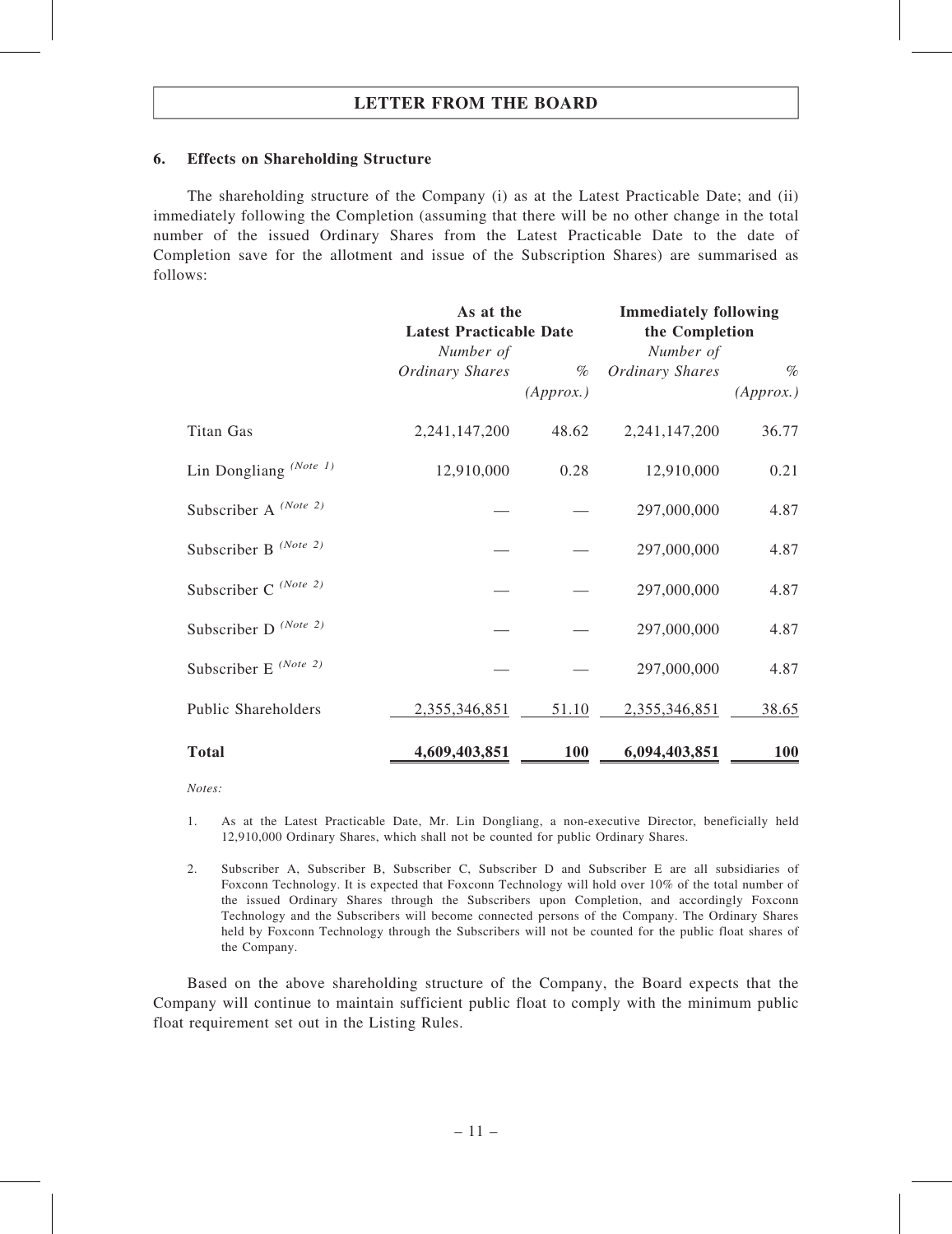#### 7. Undertaking of the Controlling Shareholder

On 13 December 2017, Titan Gas, Mr. Wang Jingbo and IDG-Accel China Capital GP II Associates Ltd. issued a deed of undertaking to the Subscribers to jointly and severally undertake that, among others, Titan Gas will not and Mr. Wang Jingbo and IDG-Accel China Capital GP II Associates Ltd. will procure that Titan Gas will not, dispose of the Ordinary Shares held by it if immediately following such disposal Titan Gas will cease to be the controlling shareholder of the Company, as long as the Subscribers aggregately hold 5% or more in the total number of the issued Ordinary Shares on a fully-diluted and as-converted basis.

#### 8. Information on the Subscribers

The Subscribers are all subsidiaries of Foxconn Technology, a company whose shares are listed on the Taiwan Stock Exchange Corporation (stock code: 2354). Foxconn Technology and its group of companies are principally involved in the manufacture and sale of computer, communication and consumer (3C) products and their relevant components, metal parts and relevant components of automobiles and electric vehicles, electronic radiators, metal-injectionmodelling(MIM) products and others.

Mr. Terry Gou is the founder of Foxconn Technology. Mr. Wang Jingbo, the Chairman and CEO of the Company, is a business acquaintance of Mr. Terry Gou.

#### III. PROPOSED INCREASE IN AUTHORISED SHARE CAPITAL

As at the Latest Practicable Date, the Company has an authorised share capital of HK\$130,000,000 divided into 8,000,000,000 Ordinary Shares of HK\$0.01 each and 5,000,000,000 Preferred Shares of HK\$0.01 each, of which 4,609,403,851 Ordinary Shares have been issued and are fully paid up.

In order to provide the Company with greater flexibility to accommodate future expansion and growth of the Group, the Company proposes to increase its authorised share capital from HK\$130,000,000 to HK\$160,000,000 by the creation of an additional 3,000,000,000 unissued Ordinary Shares of HK\$0.01 each, which upon issue shall rank *pari passu* in all respects with the existing Ordinary Shares. The Board is of the view that the proposed increase in the authorised share capital is fair and reasonable and is in the interests of the Company and the Shareholders as a whole. The proposed increase in the authorised share capital is subject to the approval of the Shareholders at the SGM by an ordinary resolution.

#### IV. SGM AND PROXY ARRANGEMENT

The notice convening the SGM is set out on pages SGM-1 to SGM-3 of this circular. Ordinary resolutions will be proposed at the SGM for the Shareholders to consider and, if thought fit, approve separately (i) the Specific Mandate, the Subscription Agreement and the Subscription contemplated thereunder, and (ii) the proposed increase in the authorised share capital of the Company.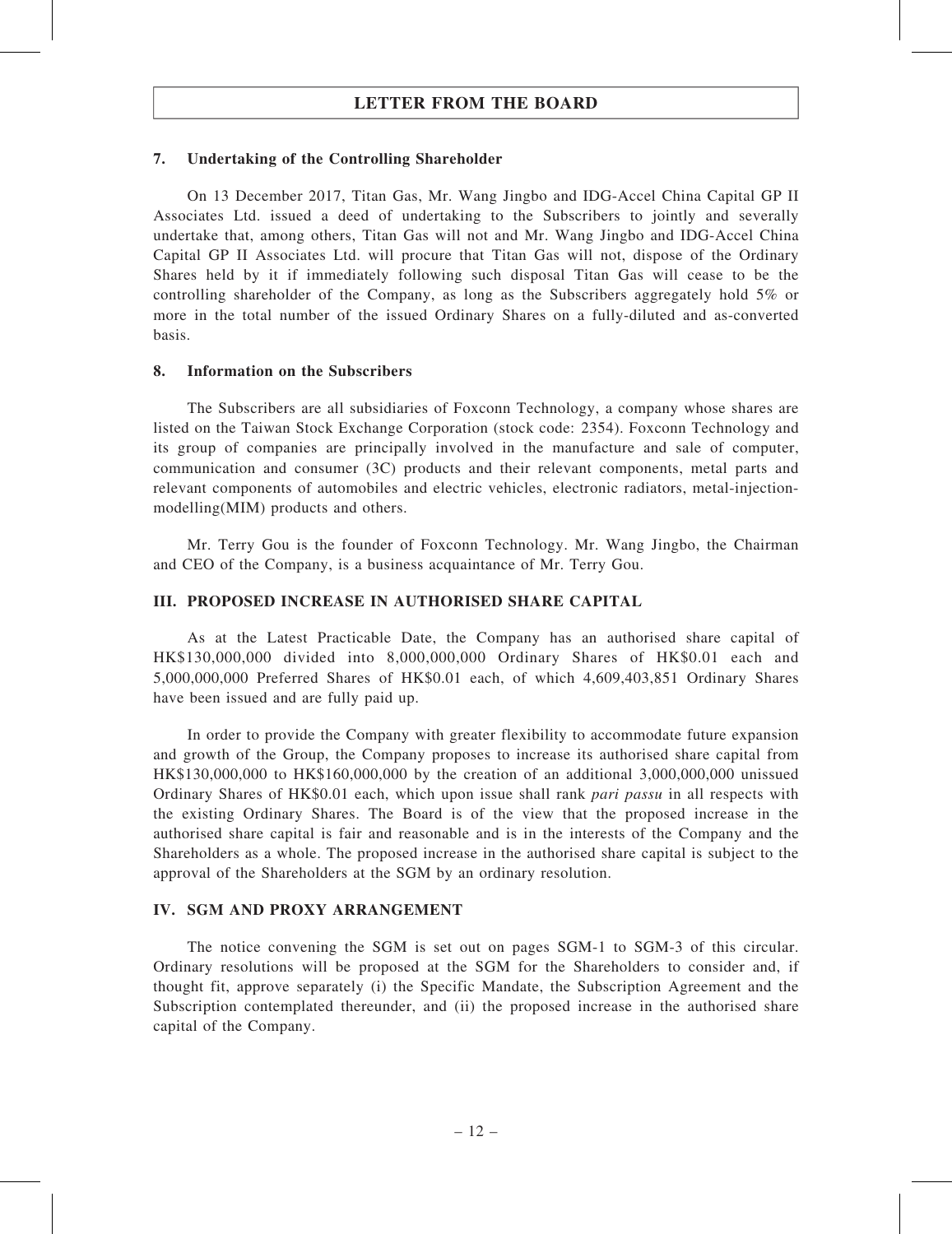A form of proxy for use at the SGM is enclosed with this circular. Whether or not you intend to attend the SGM, you are requested to complete and return the form of proxy in accordance with the instructions printed thereon to the Company's share registrar in Hong Kong, Computershare Hong Kong Investor Services Limited at 17M/F, Hopewell Centre, 183 Queen's Road East, Wanchai, Hong Kong as soon as possible and in any event not less than 48 hours before the time appointed for the holding of the SGM or any adjournment thereof. Completion and return of the form of proxy will not preclude you from attending and voting at the SGM should you so wish. Pursuant to Bye-law 66 of the bye-laws of the Company, a resolution put to the vote of a meeting shall be decided by way of a poll. Accordingly, the resolutions put forward to the SGM will be voted by way of poll.

To the best knowledge, information and belief of the Directors, having made all reasonable enquiries, as at the Latest Practicable Date, none of the Shareholders had a material interest in (i) the Subscription Agreement and the Subscription contemplated thereunder (including the grant of the Specific Mandate for the allotment and issue of the Subscription Shares); and (ii) the proposed increase in the authorised share capital of the Company and as such, none of the Shareholders will be required to abstain from voting in respect of the relevant resolutions to be proposed at the SGM.

#### V. RECOMMENDATION

The Board considers that (i) the terms of the Subscription Agreement and the Subscription contemplated thereunder and (ii) the proposed increase in authorised share capital are fair and reasonable and are in the interests of the Company and the Shareholders as a whole.

Accordingly, the Directors would recommend the Shareholders to vote in favour of the resolutions approving (i) the Specific Mandate, the Subscription Agreement and the Subscription contemplated thereunder; and (ii) the proposed increase in the authorised share capital of the Company.

#### VI. RESPONSIBILITY STATEMENT

This circular, for which the Directors collectively and individually accept full responsibility, includes particulars given in compliance with the Listing Rules for the purpose of giving information with regard to the Company. The Directors, having made all reasonable enquiries, confirm that to the best of their knowledge and belief the information contained in this circular is accurate and complete in all material respects and not misleading or deceptive, and there are no other matters the omission of which would make any statement herein or this circular misleading.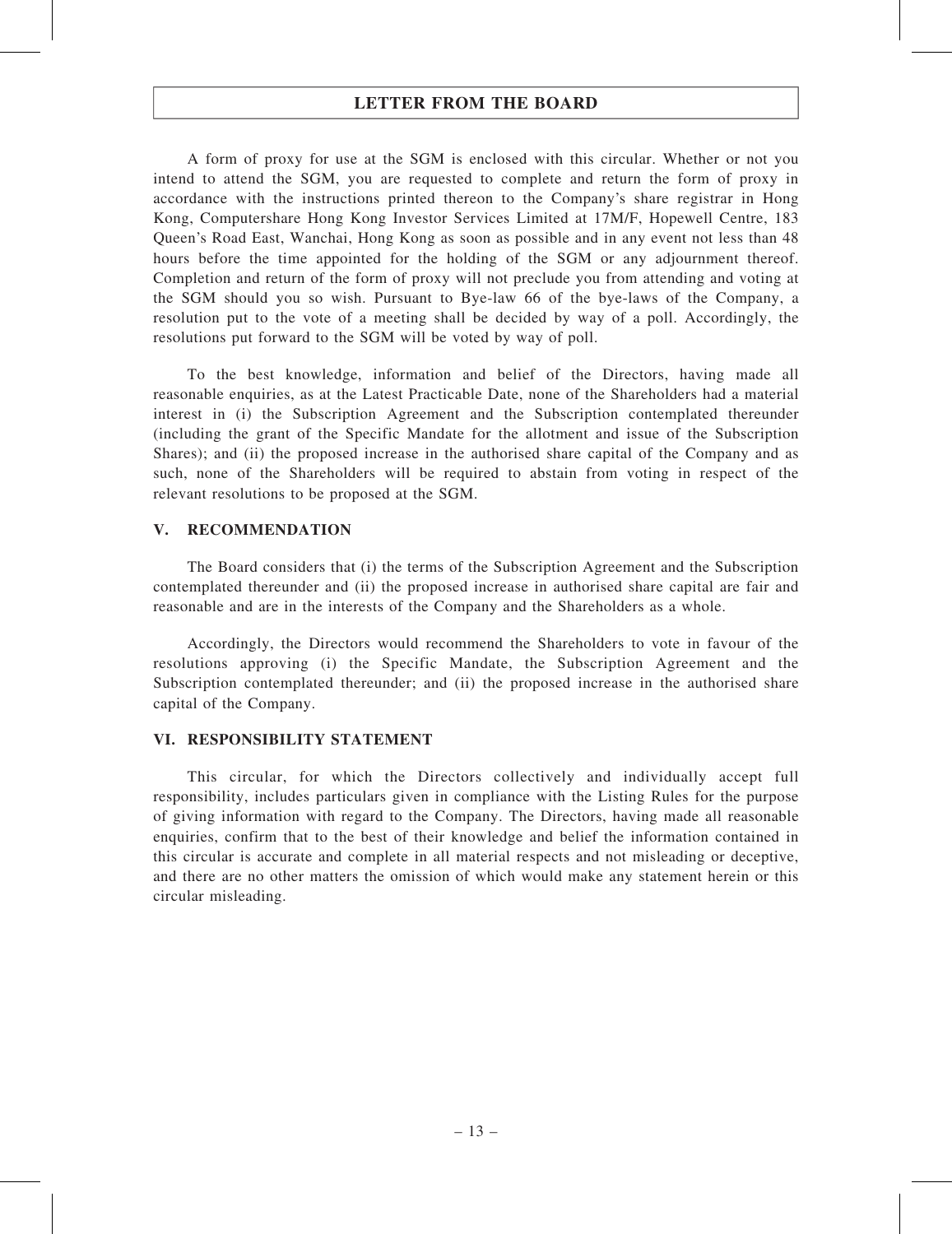Shareholders and potential investors should note that completion of the Subscription is subject to fulfilment (or waiver, if applicable) of the conditions precedent under the Subscription Agreement. As the Subscription may or may not proceed, Shareholders and potential investors are advised to exercise caution when dealing in the securities of the Company.

> Yours faithfully, By Order of the Board WANG Jingbo Chairman and Chief Executive Officer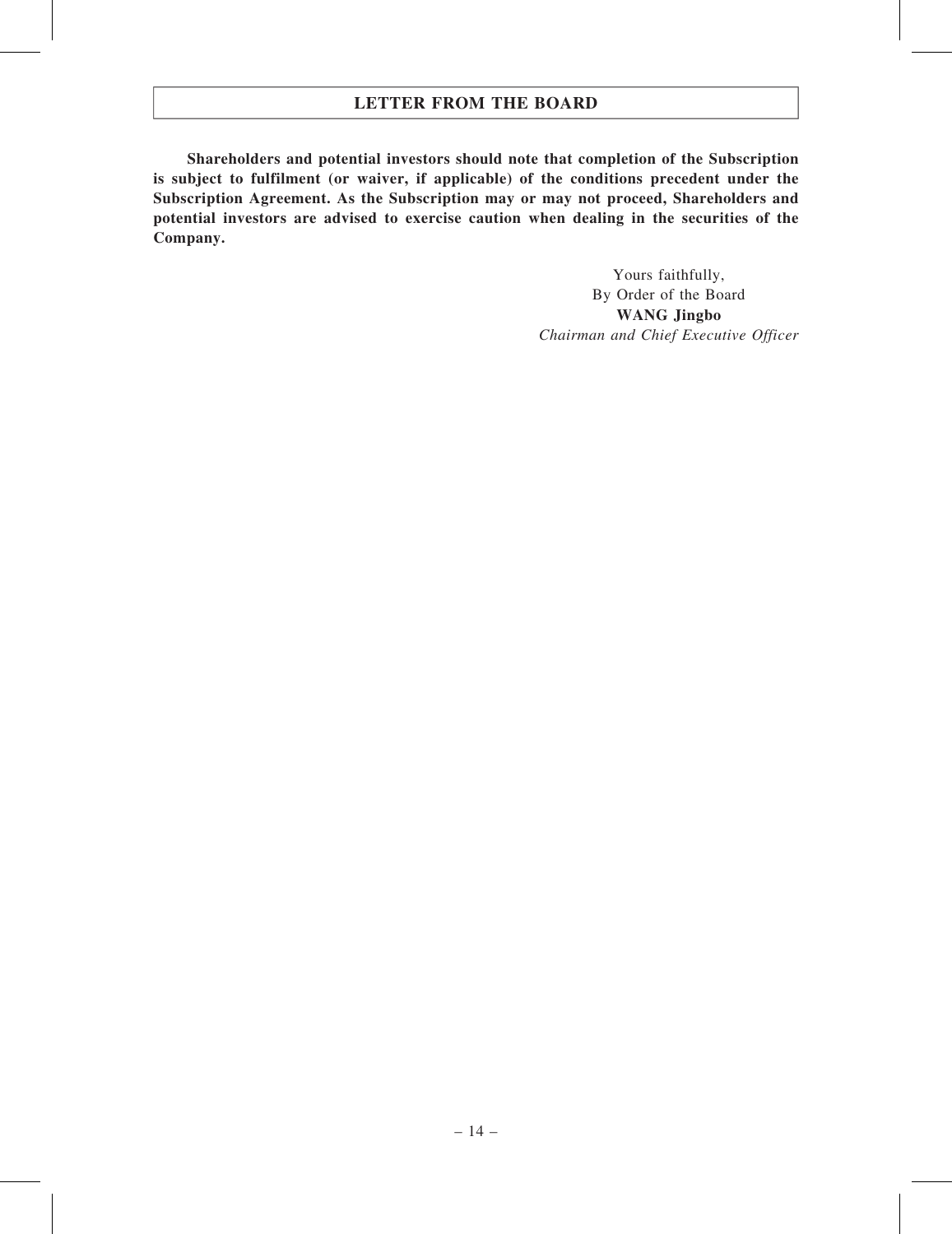# **IDG Energy**

## IDG ENERGY INVESTMENT GROUP LIMITED

IDG 能 源 投 資 集 團 有 限 公 司\*

(Incorporated in Bermuda with limited liability)

(Stock Code: 650)

## NOTICE OF SPECIAL GENERAL MEETING

NOTICE IS HEREBY GIVEN that a special general meeting (the ''Meeting'') of the Company will be held at United Conference Centre Limited — Room 4, 10/F., United Centre, 95 Queensway, Admiralty, Hong Kong on 11 January 2018 at 10:00 a.m. to consider and, if thought fit, pass the following resolutions. Unless otherwise indicated, capitalised terms used in this notice and the following resolutions shall have the same meanings as those defined in the circular of the Company dated 23 December 2017 (the ''Circular'').

#### ORDINARY RESOLUTIONS

To consider and, if thought fit, pass the following resolutions as ordinary resolutions:

#### 1. ''THAT:

- (a) the Subscription Agreement entered into between the Company (as issuer) and the Subscribers on 13 December 2017, pursuant to which, the Company has conditionally agreed to allot and issue a total of 1,485,000,000 Subscription Shares at an aggregate Subscription Price of HK\$1,485 million to the Subscribers, and each of the Subscribers shall subscribe for 297,000,000 Subscription Shares at an aggregate Subscription Price of HK\$297 million. The transactions contemplated thereunder are hereby approved, confirmed and ratified;
- (b) subject to fulfilment (or waiver, if applicable) of the conditions precedent set out in the Subscription Agreement, the allotment and issue of the Subscription Shares in accordance with the terms and conditions of the Subscription Agreement be and is hereby approved;
- (c) the Directors be and are hereby granted the Specific Mandate to exercise the powers of the Company to allot and issue the Subscription Shares pursuant to the terms and conditions of the Subscription Agreement, where such Subscription Shares shall rank *pari passu* in all respects with the Ordinary Shares in issue as at the date of the allotment and issue of the Subscription Shares. The Specific Mandate is in addition to, and shall not prejudice nor revoke any general or special mandate(s) which has/have been granted or may from time to time be granted to the Directors prior to the passing of this resolution; and

<sup>\*</sup> For identification purposes only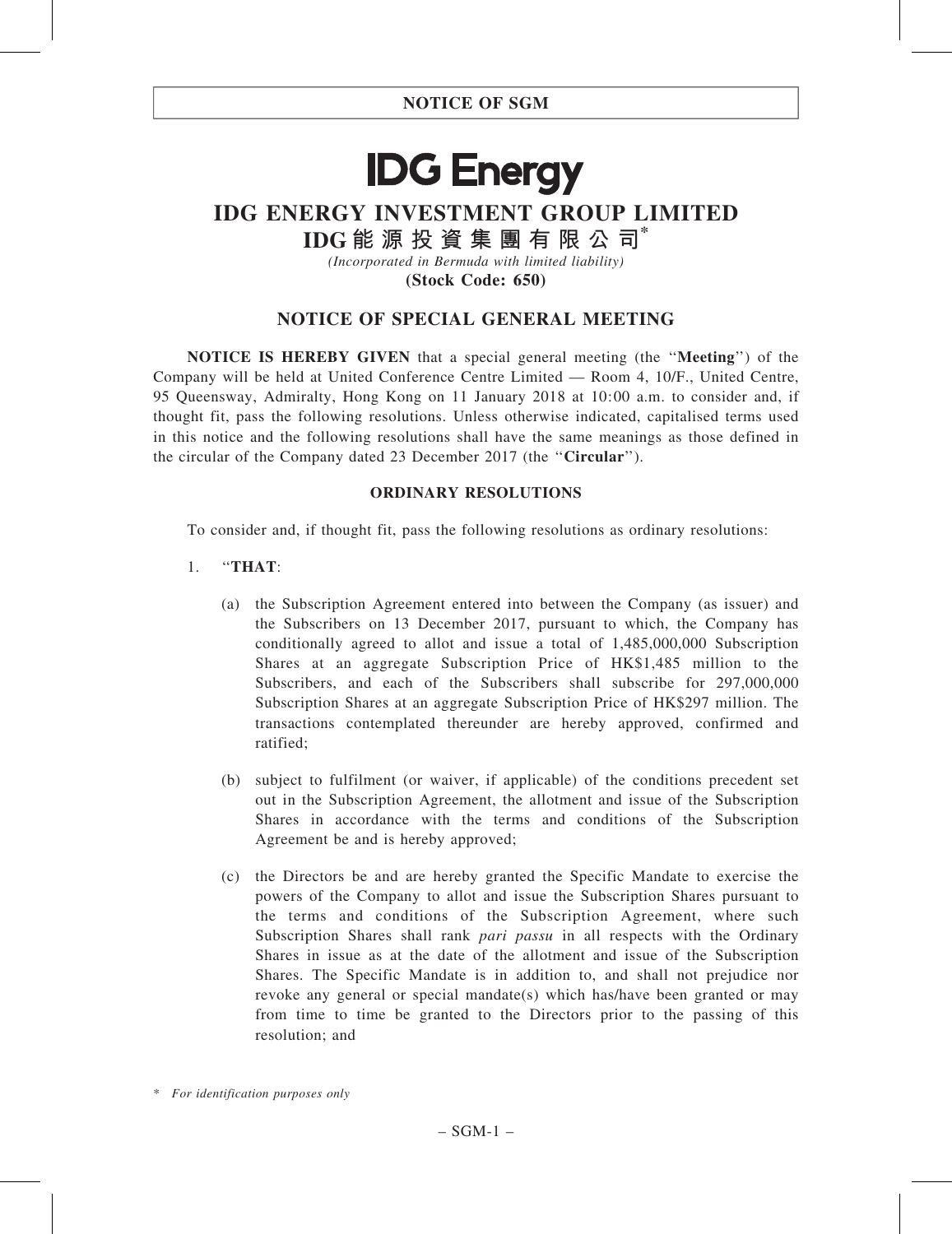## NOTICE OF SGM

(d) any one or more of the Directors be and is/are hereby authorised for and on behalf of the Company to do such acts and things, to sign and execute all such further documents (in case of execution of documents under seal, to do so by one Director and one company secretary or by two Directors or by such other person (including a Director) or persons as the Board may appoint) and to take such steps as he/she/they may consider necessary, appropriate, desirable or expedient to give effect to or in connection with the Subscription Agreement or any transactions contemplated thereunder and all other matters incidental thereto or in connection therewith, and to agree to and make such variations, amendments or waivers of any of the matters relating thereto or in connection therewith.''

#### 2. ''THAT:

- (a) the increase in the authorised share capital of the Company from HK\$130,000,000 to HK\$160,000,000 by the creation of an additional 3,000,000,000 unissued Ordinary Shares of HK\$0.01 each, which upon issue shall rank *pari passu* in all respects with the existing Ordinary Shares, be and is hereby approved; and
- (b) any one or more of the Directors be and is/are hereby authorised for and on behalf of the Company to execute all such documents, instruments and agreements (in case of execution of documents under seal, to do so by one Director and one company secretary or by two Directors or by such other person (including a Director) or persons as the Board may appoint) and to do all such acts or things deemed by him/her/them to be incidental to, ancillary to or in connection with the matters contemplated in and for completion of the increase in authorised share capital.''

By Order of the Board IDG Energy Investment Group Limited Wang Jingbo Chairman and Chief Executive Officer

Hong Kong, 23 December 2017